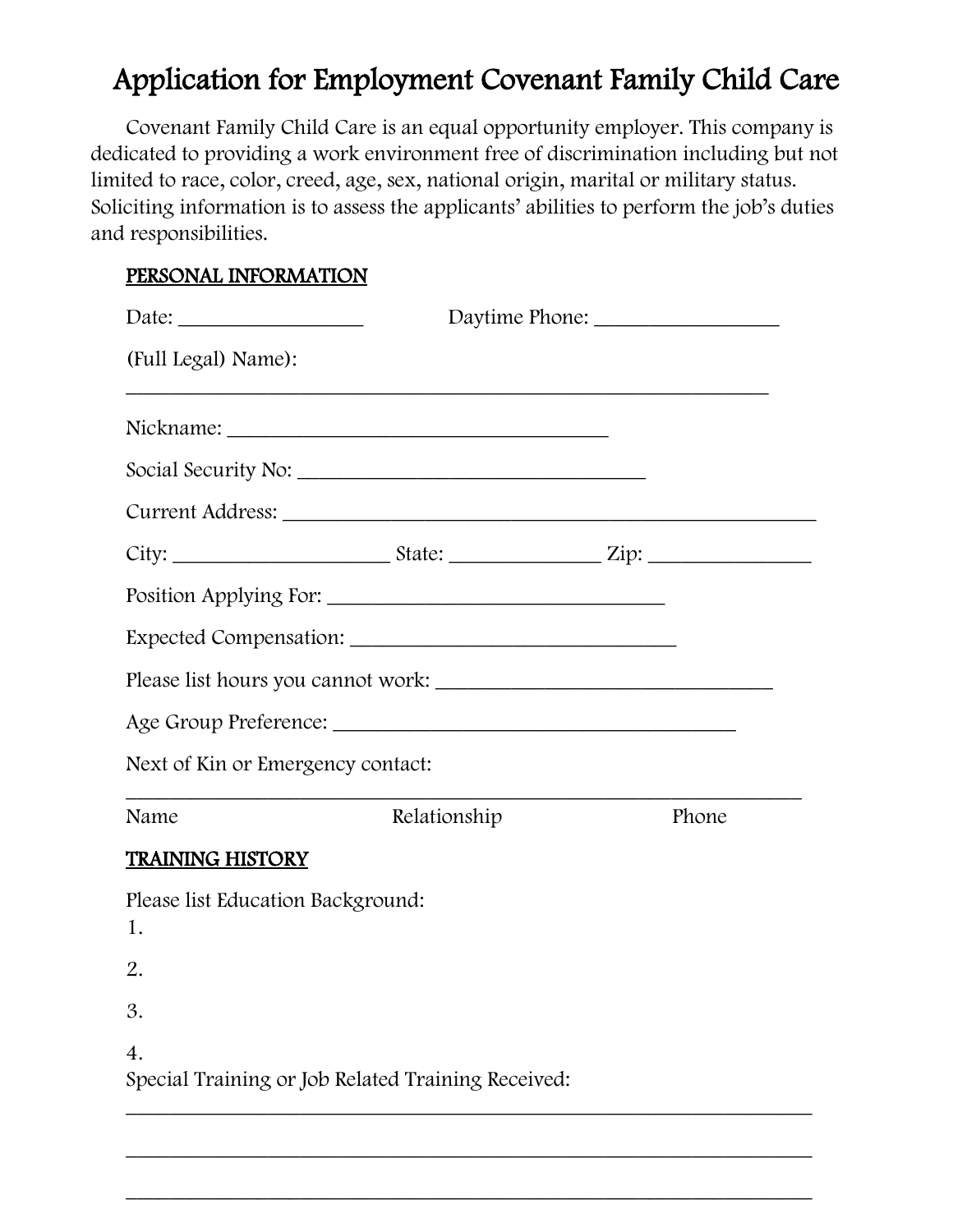# EMPLOYMENT HISTORY

Please list previous employment relating to childcare first.

| Employer | Date Employed<br>1. | Supervisor | Phone | Position |
|----------|---------------------|------------|-------|----------|
| 2.       |                     |            |       |          |
| 3.       |                     |            |       |          |
| 4.       |                     |            |       |          |
| 5.       |                     |            |       |          |

#### REFERENCES

List at least three references, including one church-related reference, excluding family.

| Name/Title | Address | Phone | Time known |
|------------|---------|-------|------------|
|            |         |       |            |
| 2.         |         |       |            |
| 3.         |         |       |            |

## GENERAL INFORMATION

List THREE WORDS that describe your personality.

What importance do they play in teaching young children?

What is your personal philosophy of a childcare program?

What makes a successful childcare program?

What are your special skills, talents and abilities that you bring to this program?